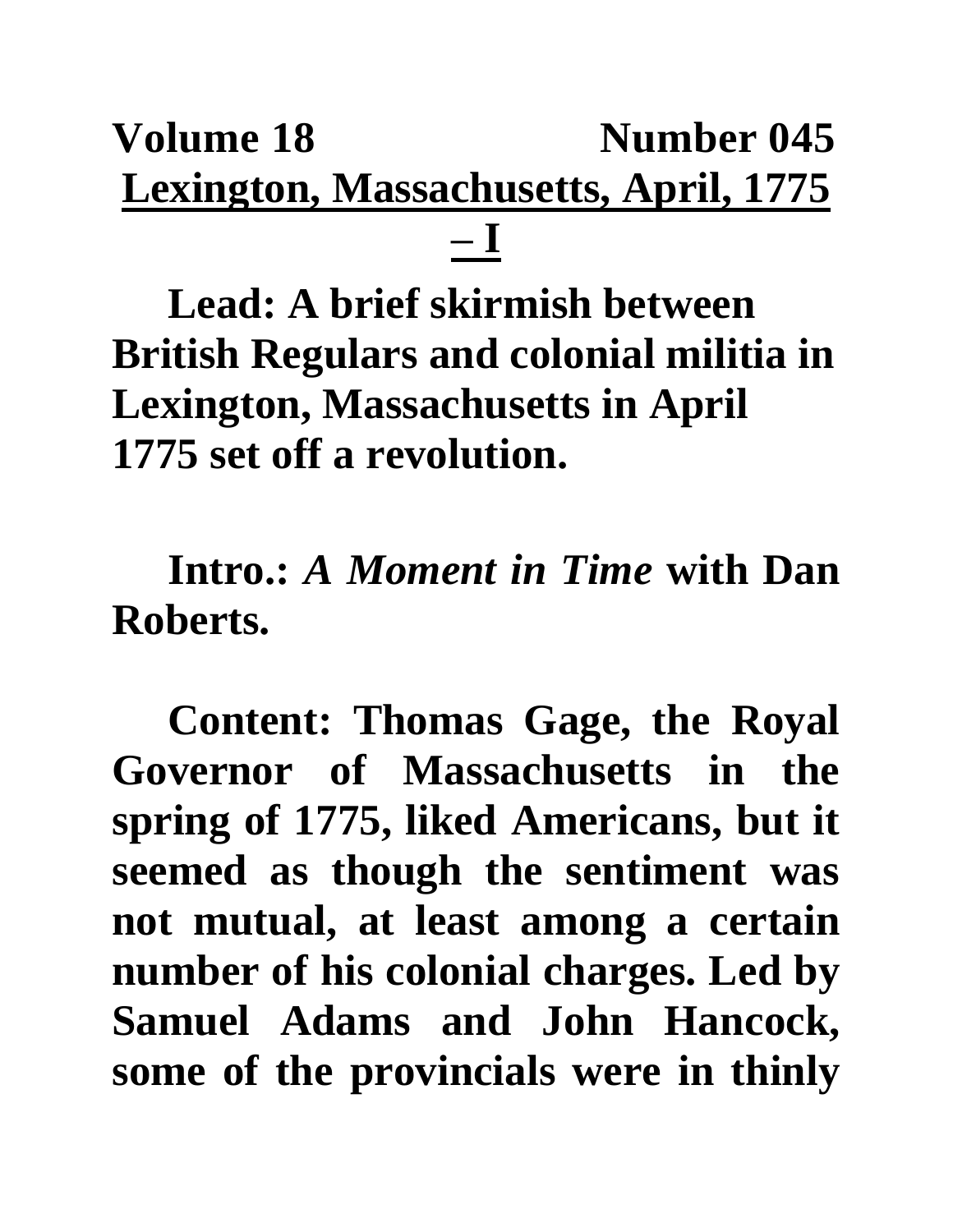**disguised rebellion. They had tossed together a Provincial Congress and had begun to assemble war material in the tiny village of Concord westward, 21 miles up the Boston Neck. Gage, under pressure from London, had his eyes on those arms and the colonial leaders, to seize the weapons and arrest Hancock and Adams.** 

**On the night of the 18th of April Gage dispatched 700 light infantrymen and grenadiers on the mission, and after what seemed to be endless delays they marched into the countryside aware that it was alive with warnings of their approach - bells ringing, muskets firing - but there was a bright moon and they were off to do the King's bidding. In Lexington their**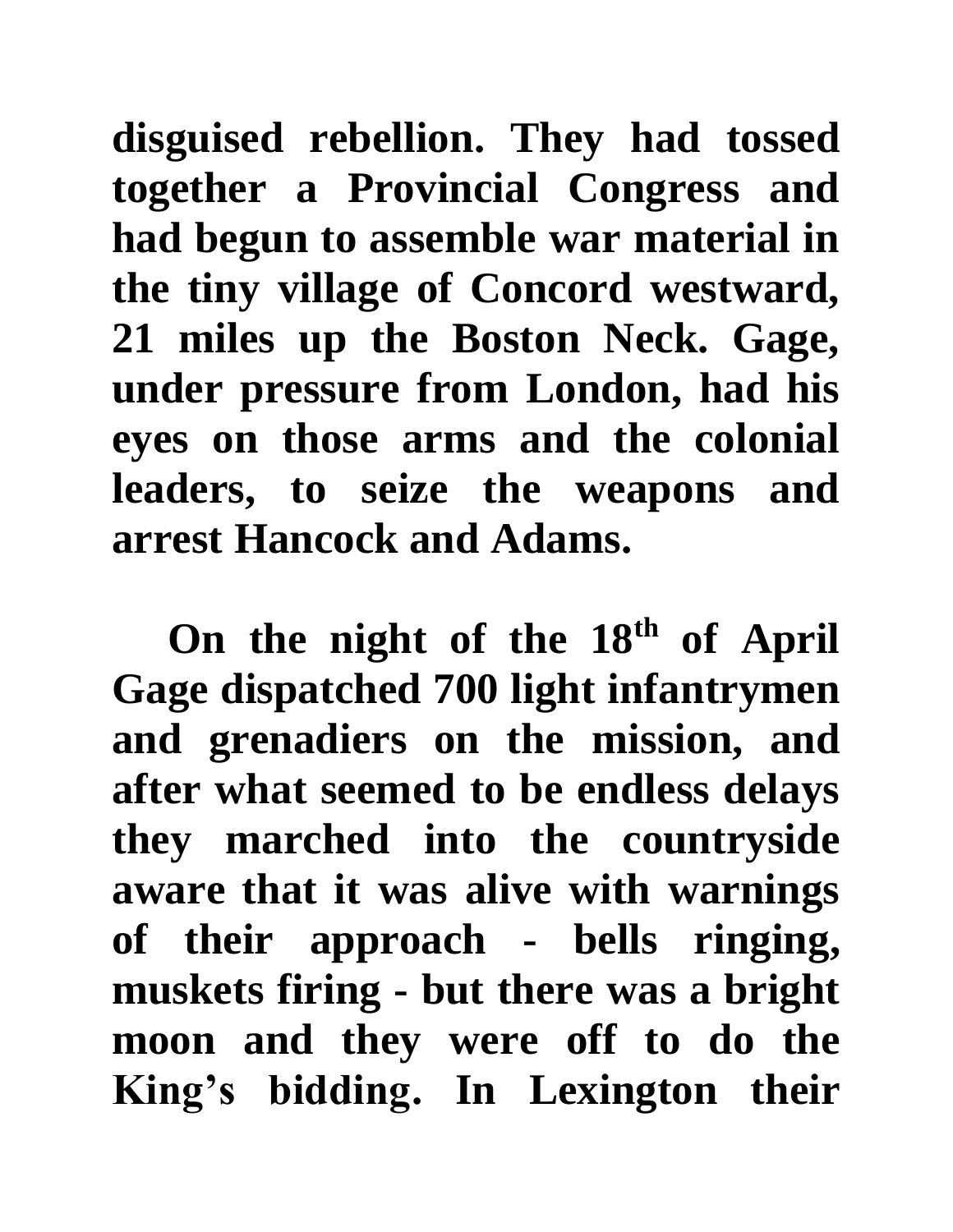**movement had been well-heralded by Paul Revere and Billy Dawes, and the Minutemen were roused long before the Brits got anywhere close.**

**At dawn a shabby line of 60 or so men stretched themselves across the Lexington green and watched as the British regulars tumbled into view, filling the eastern limit of vision. Militia Captain John Parker saw he was hopelessly outnumbered and ordered his Minutemen to disperse into the village with their weapons. There were shouts and then, with horrible lucidity, a single shot, echoing across the quiet village, followed by a scattered response building to an enormous crescendo. Eight Americans and any fleeting hopes for a peaceful**